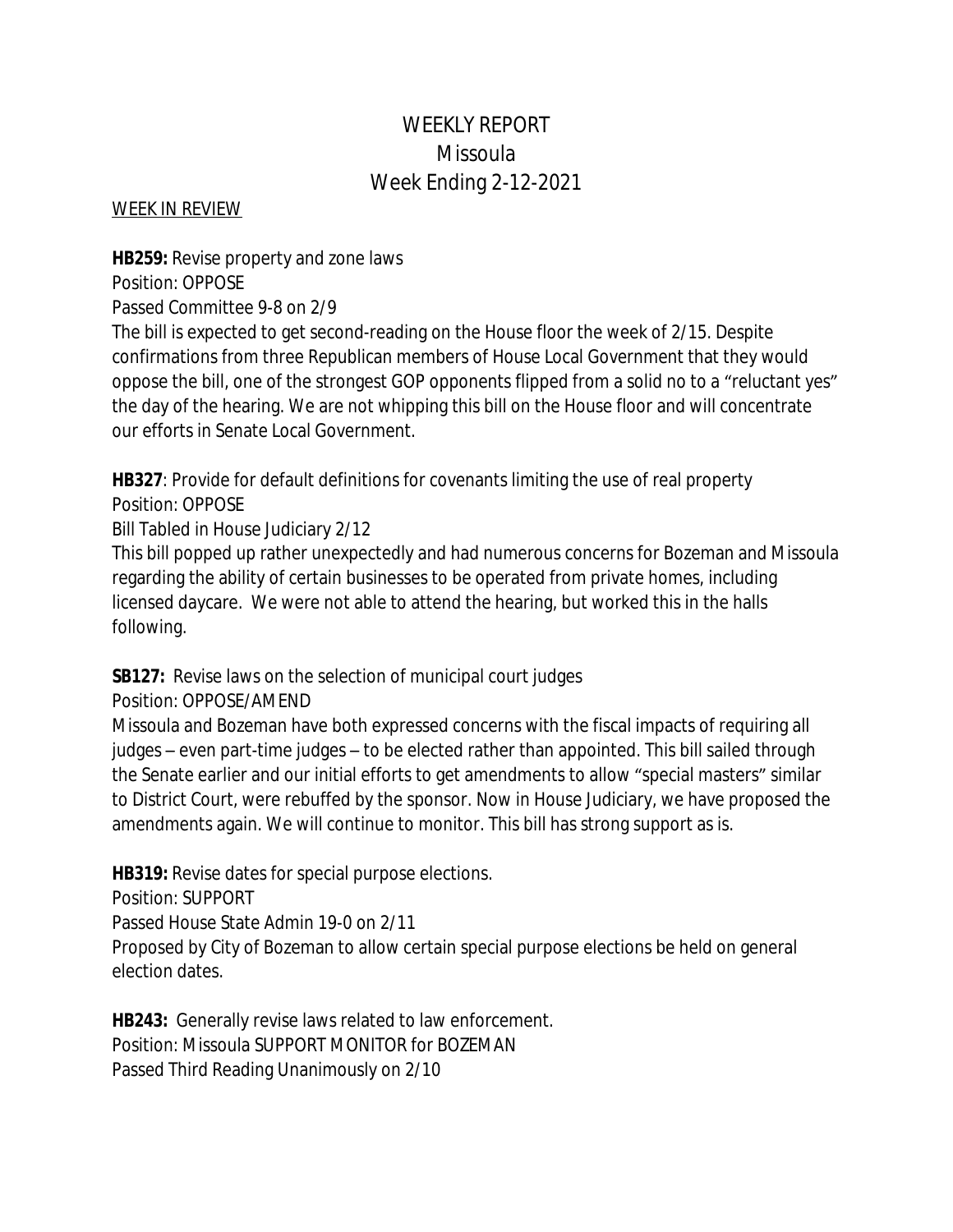This bill was requested by the City of Missoula Police Chief to address the use of reserve officers in a limited capacity as court security officers

**SB77**: Revise allowable special district assessment methods.

Position: OPPOSE AS IS. SUPPORT WITH AMENDMENTS

Hearing Held 1/15. League is taking the lead in the committee. Executive action planned for Friday, 1-29, was postponed until next week. Kelly Lynch has an agreement with the sponsor that will address the concerns communities and the League have. We will assist the league in securing votes for the amended version of the bill.

**SB10:** Providing for circuit breaker income tax credit for property taxes paid.

Position SUPPORT

Tabled in Committee 2/12

We supported this bill as a sensible way to provide tax relief to lower-income and retired residents when their property taxes hit a certain level of their income. Heard in Senate Tax, we recognized that this bill was likely not going to pass.

**HB121:** Require elected official approval of local health board and officer actions. Position: SUPPORT as AMENDED

Passed House Local with amendments and now REFERRED to House Business and Labor One of the measures intended to put controls on the abilities of local health boards. Considered the least "offensive" of a series of these bills, local government interest worked to get this one amended to a place where it could be the one we could live it.

# NEW BILLS OF CONCERN OR INTEREST:

**LC3238:** Generally revise civil liability laws related to state and local government Position: NEEDS REVIEW when language is available.

Bill is in draft. We have added to our watch list and will advise when there is language to review.

**LC1327**: Revise qualified immunity laws

Position: NEES REVIEW when language is available.

Bill is still in draft edit. We have added to our watch list and will advise when there is language to review.

**LC1539**: Authorize municipalities to operate broadband utilities Position: SUPPORT For Missoula: REVIEW Rep. Kelly Kortum of Bozeman is proposing this bill and seeking support from local governments. Bozeman is working with him to provide support and testimony.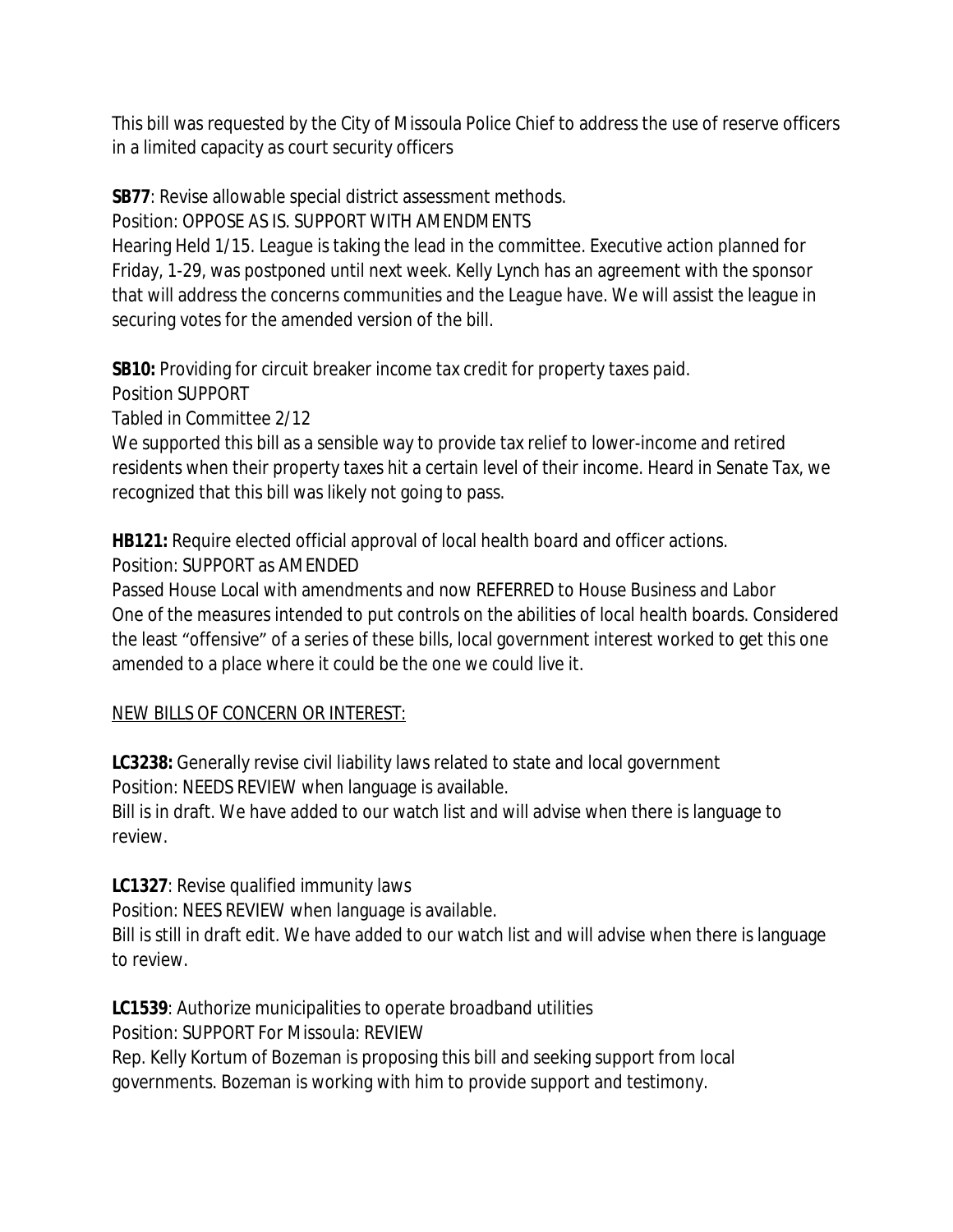**LC3168**: Repeal local option gas tax

Position: RECOMMEND OPPOSE

This bill would repeal the ability of county governments to adopt by resolution a local option fuel tax. While this is a county tax provision, we may want to join MACO if they oppose.

#### **HB359 (LC2515):** Revise net metering laws.

Position: OPPOSE

First listed this as a "Review" last week. Both Missoula and Bozeman recommend oppose, but the cities are not the best advocates. We will discuss with our allies and delegation members, but are not likely to provide testimony.

**HB176**: Close late voter registration on noon the day before the election POSITION: NEEDS REVIEW

Bozeman city attorney has flagged this as a Level 3 priority 'Oppose.' Missoula does not have it flagged. Should review and determine whether we need to oppose.

#### STATUS OF OTHER BILLS OF INTEREST

**HB112:** Require interscholastic athletes to participate under sex assigned at birth. Position: OPPOSE

Bill has passed the House and been introduced in the Senate, but no hearing date set as of yet. A fiscal note has been requested.

**HB21**: Authorize funding for the multifamily coal trust home loan program.

Position: SUPPORT.

Passed Third Reading 57-42. Hearing in Senate Finance and Claims held 2/2. Awaiting Executive action.

Need to continue to monitor and help out as needed if there are any signs of weakening support.

# STATUS OF PRIORITY ISSUES:

**AFFORDABLE HOUSING:** Our strategy has turned largely defensive as we continue efforts to prevent legislation that would limit affordable housing options. We were successful in defeating Rep. Tenebaum's HB134 . Rep. Vinton's HB259, as noted above, unfortunately got out of House Local Government on a 9-8 vote after one of our solid "No" Republican votes became a lastminute "reluctant yes." We are reorganizing for our efforts to defeat this on the Senate side. Other legislation good for affordable housing, specifically HB21, continues to move forward. Our local option proposal, LC2411, ties directly to affordable housing as well as is advancing. (See below).